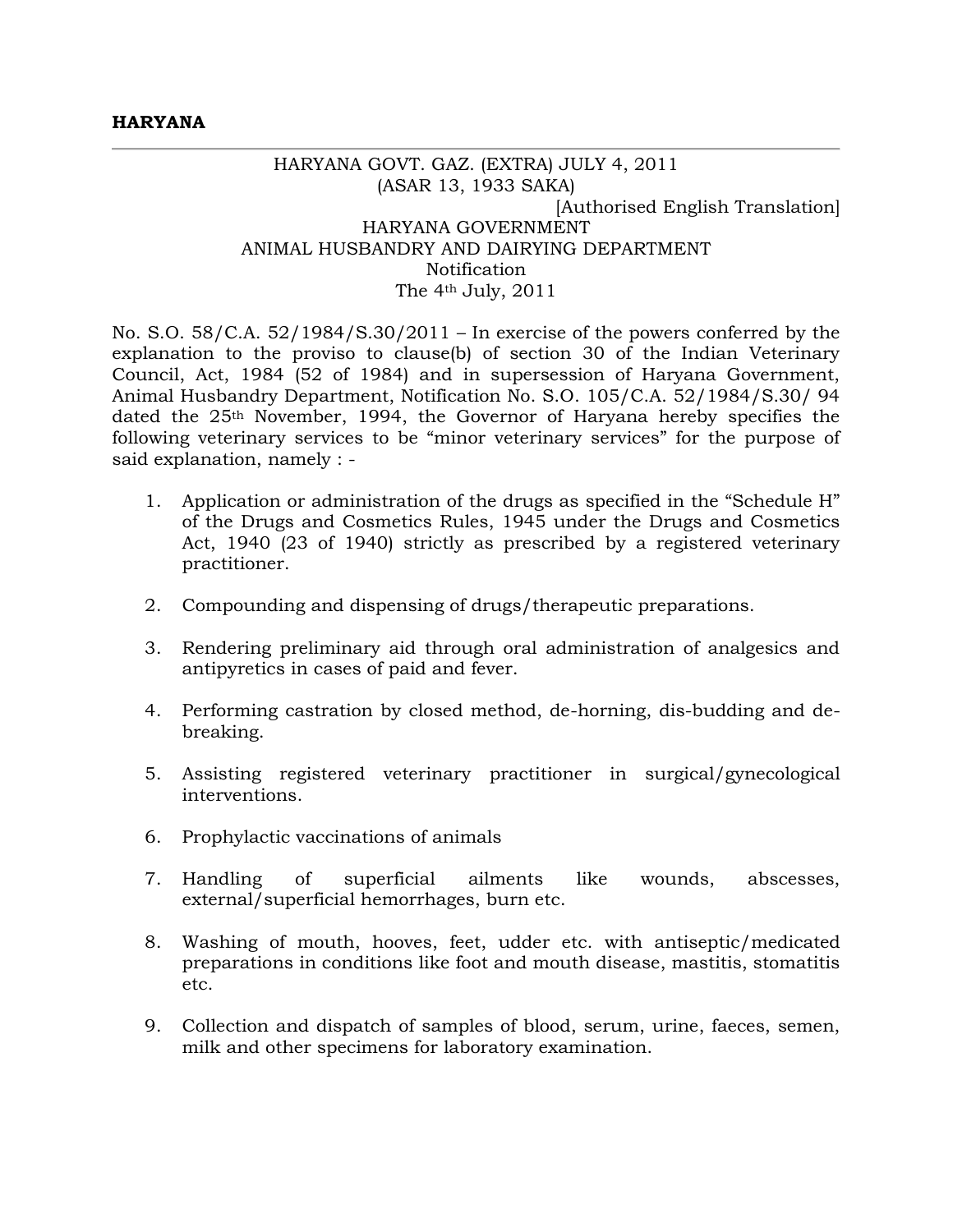- 10. Assisting in the surveillance of infectious diseases, laboratory investigations and other related technical works including outbreak control measures.
- 11. Collect, compile, maintain and report disease related data

# HARYANA GOVT. GAZ. (EXTRA. JULY 4, 2011) (ASAR 13, 1933 SAKA)

 $\_$  , and the set of the set of the set of the set of the set of the set of the set of the set of the set of the set of the set of the set of the set of the set of the set of the set of the set of the set of the set of th

# 12.Provide first-aid in cases of emergencies; namely :-

- (i) Lightning Stroke
- (ii) Sunstroke/frostbite
- (iii) Electric Shock
- (iv) Poisoning
- (v) Snake Bite
- (vi) Drowning
- (vii) Prolapse of vagina uterus
- (viii) Retention of placenta
- (ix) Dystokia
- (x) Dressing of naval cord in new born
- (xi) Simple fracture
- (xii) Docking in case of injury/infection
- (xiii) Indigestion
- (xiv) Anorexia
- (xv) Tympany/bloat
- (xvi) Horn injuries
- (xvii) Wild animal attack
- (xviii) Natural Calamities
- (xix) Accidents etc.

### HARDEEP KUMAR

Financial Commissioner and Principal Secretary to

Government Haryana

Animal Husbandry and Dairying Department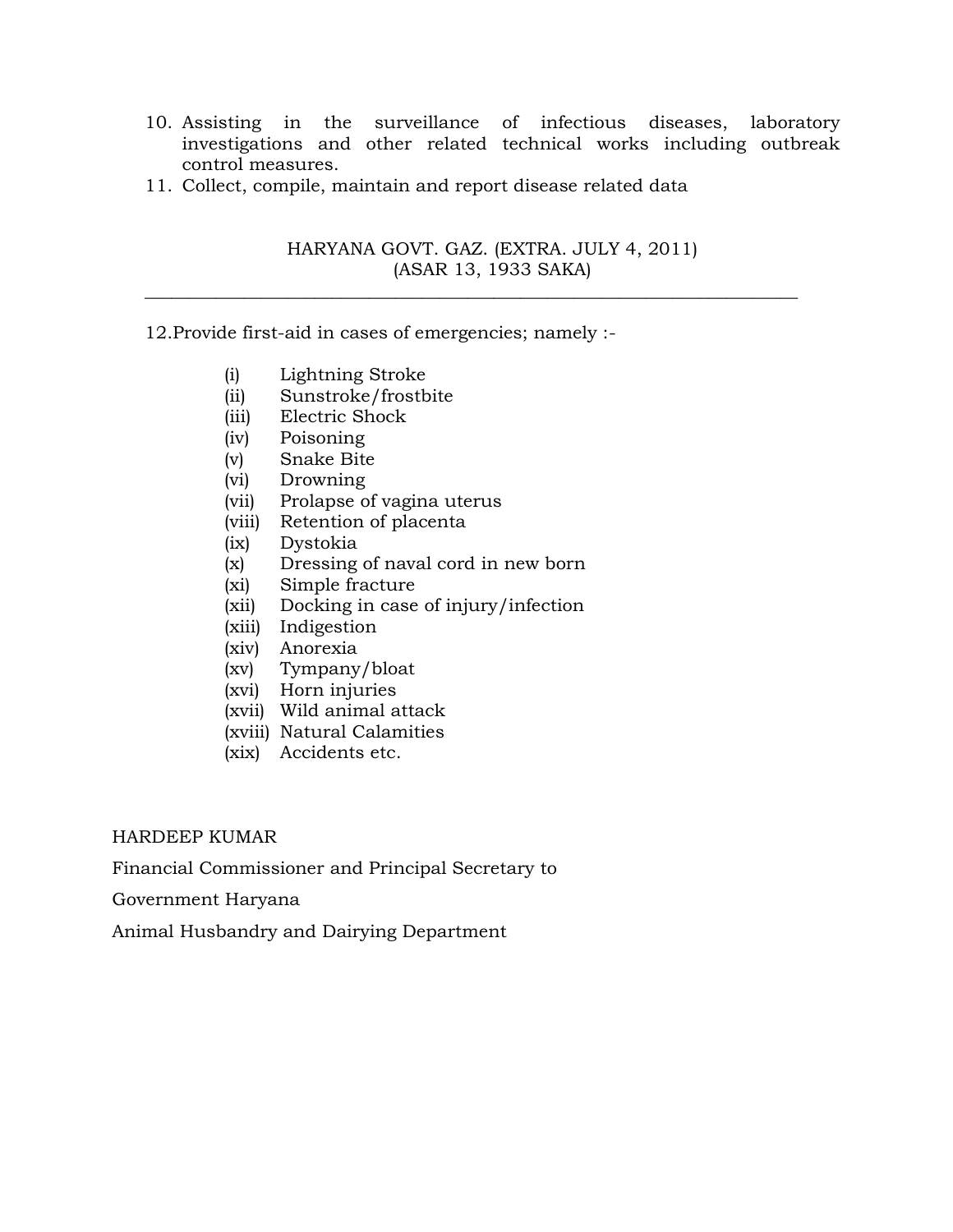### HARYANA GOVERNMENT

#### ANIMAL HUSBANDRY DEPARTMENT

#### **NOTIFICATION**

The 25th November, 1994

No. S.O. 105/C.A.-52/1984/S-30/94. – In exercise of the powers conferred by the explanation to the proviso to clause (b) of section 30 of the Indian Veterinary Council Act, 1984, the Governor of Haryana hereby specifies the following preliminary aids and the treatment of such ailments for the purposes of said explanation, namely:-

- 1) To perform the Artificial Insemination in cows and buffaloes.
- 2) To follow up the Artificial Insemination cases and maintain record.
- 3) To vaccinate animals against diseases to control diseases and to take timely veterinary aid measures.
- 4) To register cattle for milk yield.
- 5) To guide villagers regarding feed and fodder of cattle to increase their milk yield, procurement of seed for demonstration plots.
- 6) (a) Handling of superficial surgical ailments like wounds including sutured/surgical wounds, abscess, fistula;
	- (b) Management of external/superficial haemorrhage, burns, using local applications of antiseptic lotion, ointments, etc.;
	- c) Intra-uterine douching with antiseptic lotions;
	- d) Use of lugol's paint in animals not coming in heat;
	- e) First-aid in case of prolapse of uterus;
	- f) Washing of mouth, hooves, teats, udder, etc. with antiseptic lotions in conditions like foot and mouth diseases mastitis etc;
	- g) To provide first-aid like analgesics and antipyretics in cases of fever and pain;
	- h) To provide first-aid in non-infection diseases like tympany, constipation, impaction, diarrhoea, dysentery, milk fever, etc.; and
	- i) Spray of animals/birds for control of octoparasites.
- 7) To maintain official record of key village units, Stockman Centres, Veterinary Dispensary, Sheep and Wool Extension Centres, Poultry Extension Centres, Piggery Extension Centres.
- 8) To keep the equipments of the institution clean.